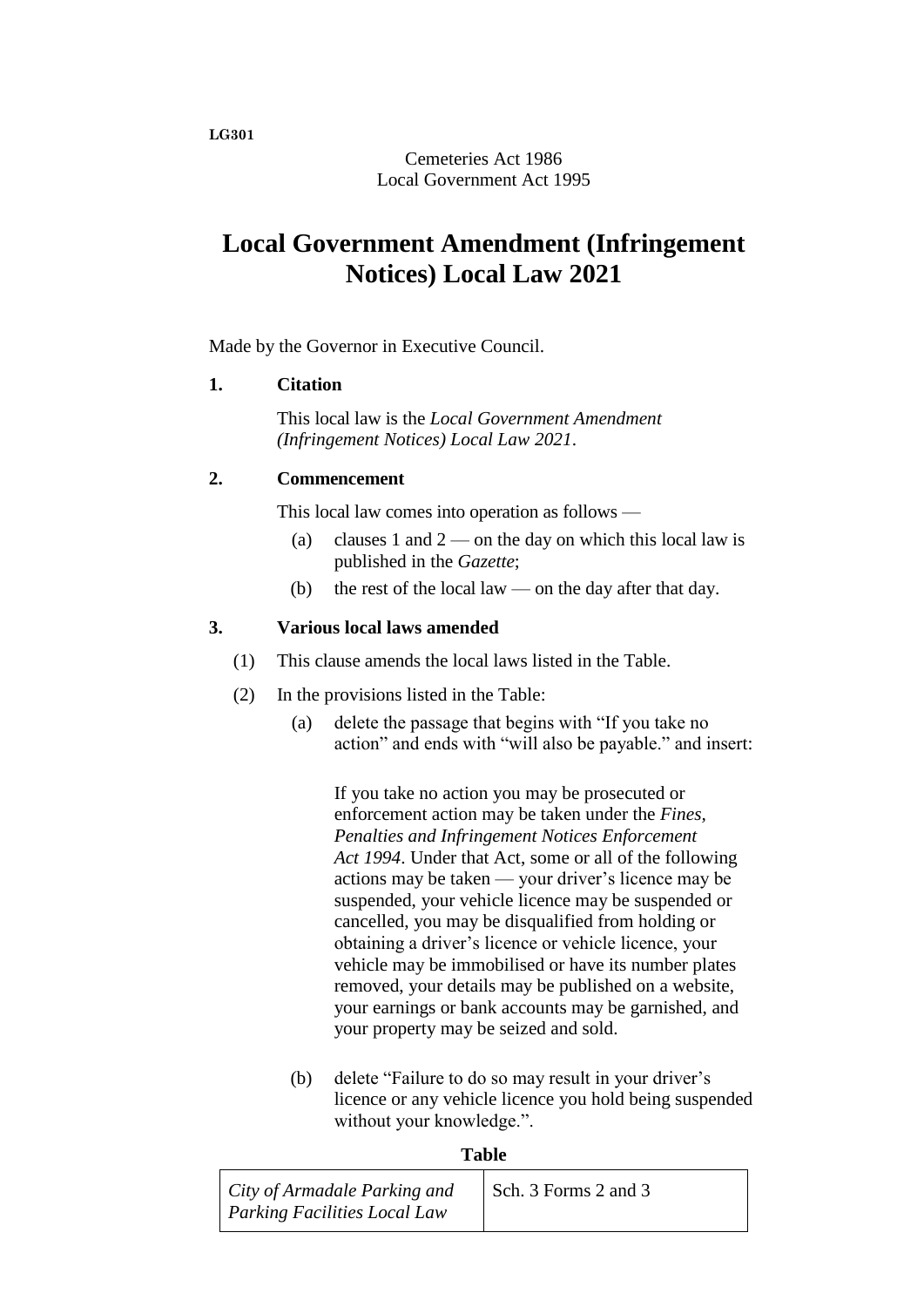| City of Canning Parking Local<br>Law 2010                                      | Sch. 3 Forms 2 and 3 |
|--------------------------------------------------------------------------------|----------------------|
| City of Mandurah Parking and<br><b>Parking Facilities Local</b><br>Law 2015    | Sch. 2 Forms 2 and 3 |
| City of Perth Parking Local<br>Law 2017                                        | Sch. 1 Form 1        |
| City of Rockingham Parking<br>Local Law 2018                                   | Sch. 2 Forms 2 and 3 |
| City of South Perth Parking<br>Local Law 2017                                  | Sch. 2 Forms 2 and 3 |
| City of Stirling Keeping and<br>Control of Cats Local Law 1999                 | Sch. 3               |
| Shire of Bruce Rock Parking and<br><b>Parking Facilities Local Law</b>         | Sch. 3 Forms 2 and 3 |
| Shire of Capel Parking and<br><b>Parking Facilities Local</b><br>Law 2016      | Sch. 3 Forms 2 and 3 |
| Shire of Collie Parking and<br><b>Parking Facilities Local</b><br>Law 2012     | Sch. 3 Form 2        |
| Shire of Corrigin Local Law<br>Relating to Trading in Public<br>Places         | Sch. 3 Form 2        |
| <b>Shire of Dandaragan Parking</b><br>and Parking Facilities Local<br>Law 2010 | Sch. 3 Forms 2 and 3 |
| Shire of Dowerin Parking and<br><b>Parking Facilities Local</b><br>Law 2018    | Sch. 3 Forms 2 and 3 |
| Shire of East Pilbara Parking<br>Local Law 2011                                | Sch. 3 Form 2        |
| Shire of Esperance Parking and<br><b>Parking Facilities Local Law</b>          | Sch. 3 Forms 2 and 3 |
| <b>Shire of Narrogin Parking Local</b><br>Law 2016                             | Sch. 2               |
| Town of Port Hedland Parking<br>Local Law 2015                                 | Sch. 3 Forms 2 and 3 |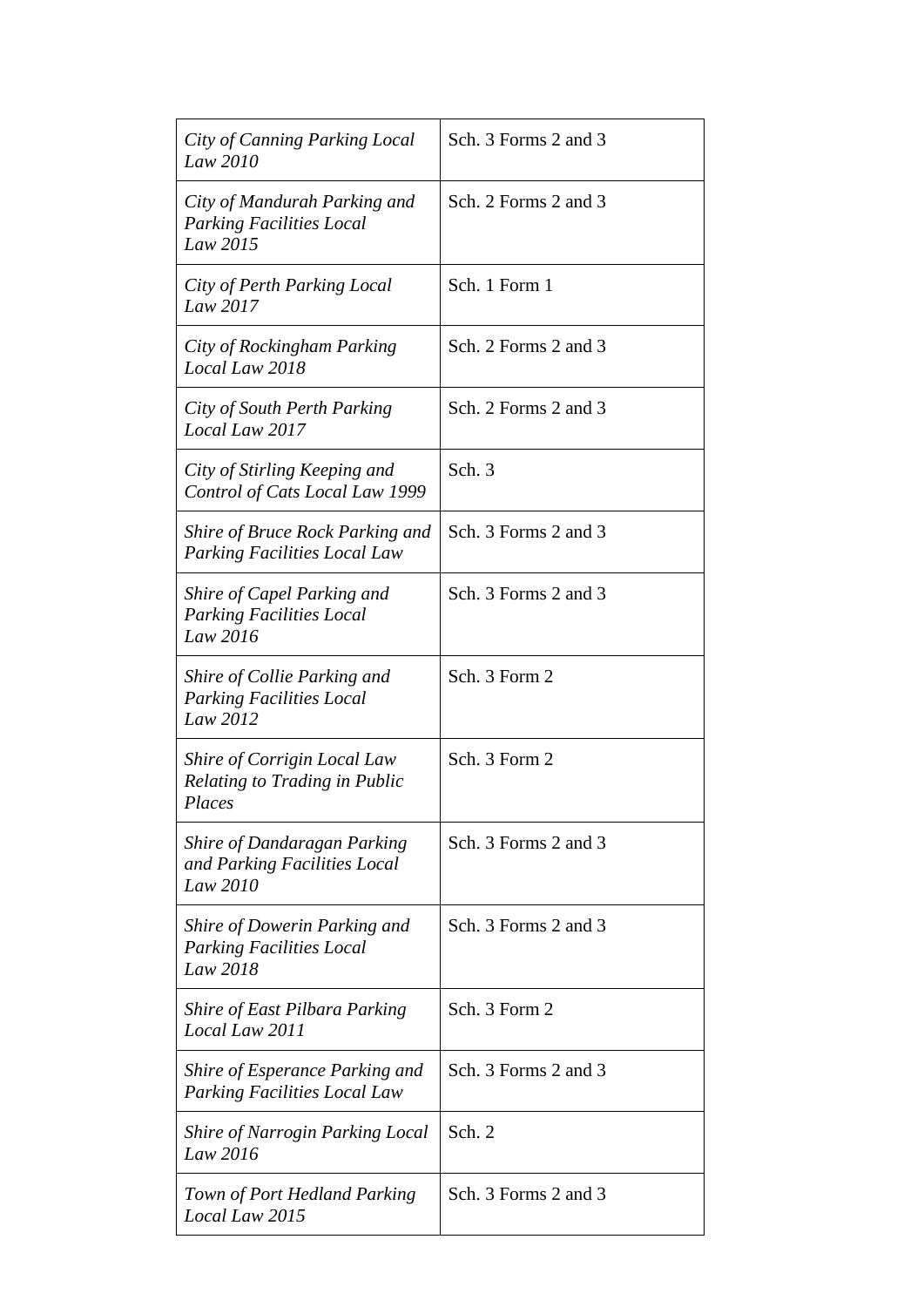## **4.** *Parking and Parking Facilities Local Law* **(City of Armadale) amended**

- (1) This clause amends the *Parking and Parking Facilities Local Law* (City of Armadale).
- (2) After the heading to Part 1 insert:

# 1.1A **Citation**

This local law is the *City of Armadale Parking and Parking Facilities Local Law*.

## **5.** *City of Fremantle Parking Local Law 2021* **amended**

- (1) This clause amends the *City of Fremantle Parking Local Law 2021*.
- (2) In Schedule 2 Forms 2 and 3 delete "Failure to do so may result in your driver's licence or any vehicle licence you hold being suspended without your knowledge.".

## **6.** *City of Mandurah Cemeteries Local Law 2010* **amended**

- (1) This clause amends the *City of Mandurah Cemeteries Local Law 2010*.
- (2) In Schedule 2:
	- (a) delete the passage that begins with "If you take no action" and ends with "will also be payable." (each occurrence) and insert:

If you take no action you may be prosecuted or enforcement action may be taken under the *Fines, Penalties and Infringement Notices Enforcement Act 1994*. Under that Act, some or all of the following actions may be taken — your driver's licence may be suspended, your vehicle licence may be suspended or cancelled, you may be disqualified from holding or obtaining a driver's licence or vehicle licence, your vehicle may be immobilised or have its number plates removed, your details may be published on a website, your earnings or bank accounts may be garnished, and your property may be seized and sold.

(b) delete "Fines Enforcement Registry Reminder Notices will incur additional costs.".

# **7.** *City of Melville Parking Local Law 2016* **amended**

(1) This clause amends the *City of Melville Parking Local Law 2016*.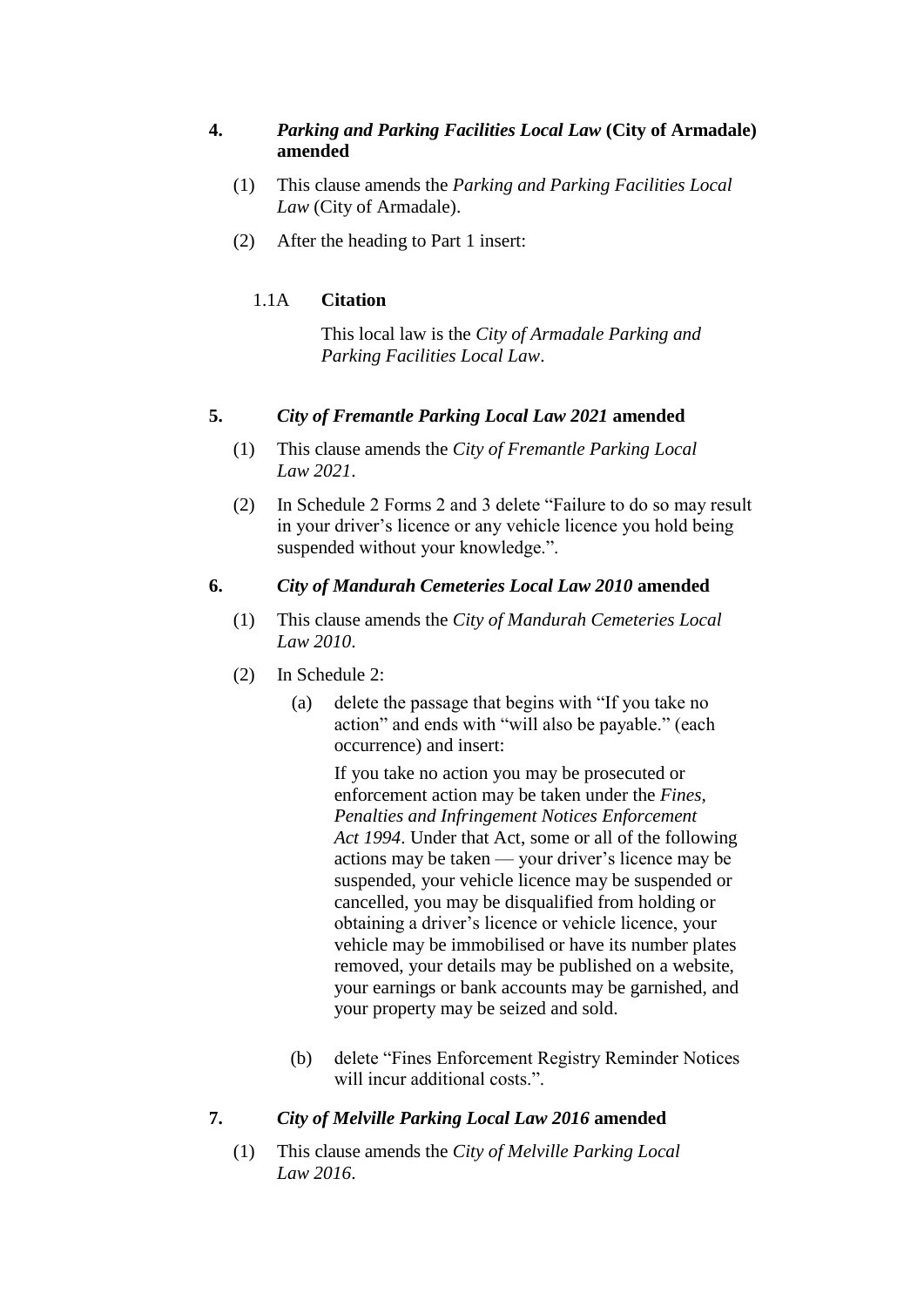(2) In Schedule 3 Forms 2 and 3 delete the passage that begins with "If you take no action" and ends with "will also be payable." and insert:

> If you take no action you may be prosecuted or enforcement action may be taken under the *Fines, Penalties and Infringement Notices Enforcement Act 1994*. Under that Act, some or all of the following actions may be taken — your driver's licence may be suspended, your vehicle licence may be suspended or cancelled, you may be disqualified from holding or obtaining a driver's licence or vehicle licence, your vehicle may be immobilised or have its number plates removed, your details may be published on a website, your earnings or bank accounts may be garnished, and your property may be seized and sold.

#### **8.** *City of Vincent Parking and Parking Facilities Local Law 2007* **amended**

- (1) This clause amends the *City of Vincent Parking and Parking Facilities Local Law 2007*.
- (2) In Schedule 4:
	- (a) delete the passage that begins with "If you take no action" and ends with "payable by you." and insert:

If you take no action you may be prosecuted or enforcement action may be taken under the *Fines, Penalties and Infringement Notices Enforcement Act 1994*. Under that Act, some or all of the following actions may be taken — your driver's licence may be suspended, your vehicle licence may be suspended or cancelled, you may be disqualified from holding or obtaining a driver's licence or vehicle licence, your vehicle may be immobilised or have its number plates removed, your details may be published on a website, your earnings or bank accounts may be garnished, and your property may be seized and sold.

(b) delete "Failure to do so may result in your driver's licence or any vehicle licence you hold being suspended without your knowledge.".

## **9.** *Parking and Parking Facilities Local Law 2010* **(Shire of Dandaragan) amended**

- (1) This clause amends the *Parking and Parking Facilities Local Law 2010* (Shire of Dandaragan).
- (2) After the heading to Part 1 insert: